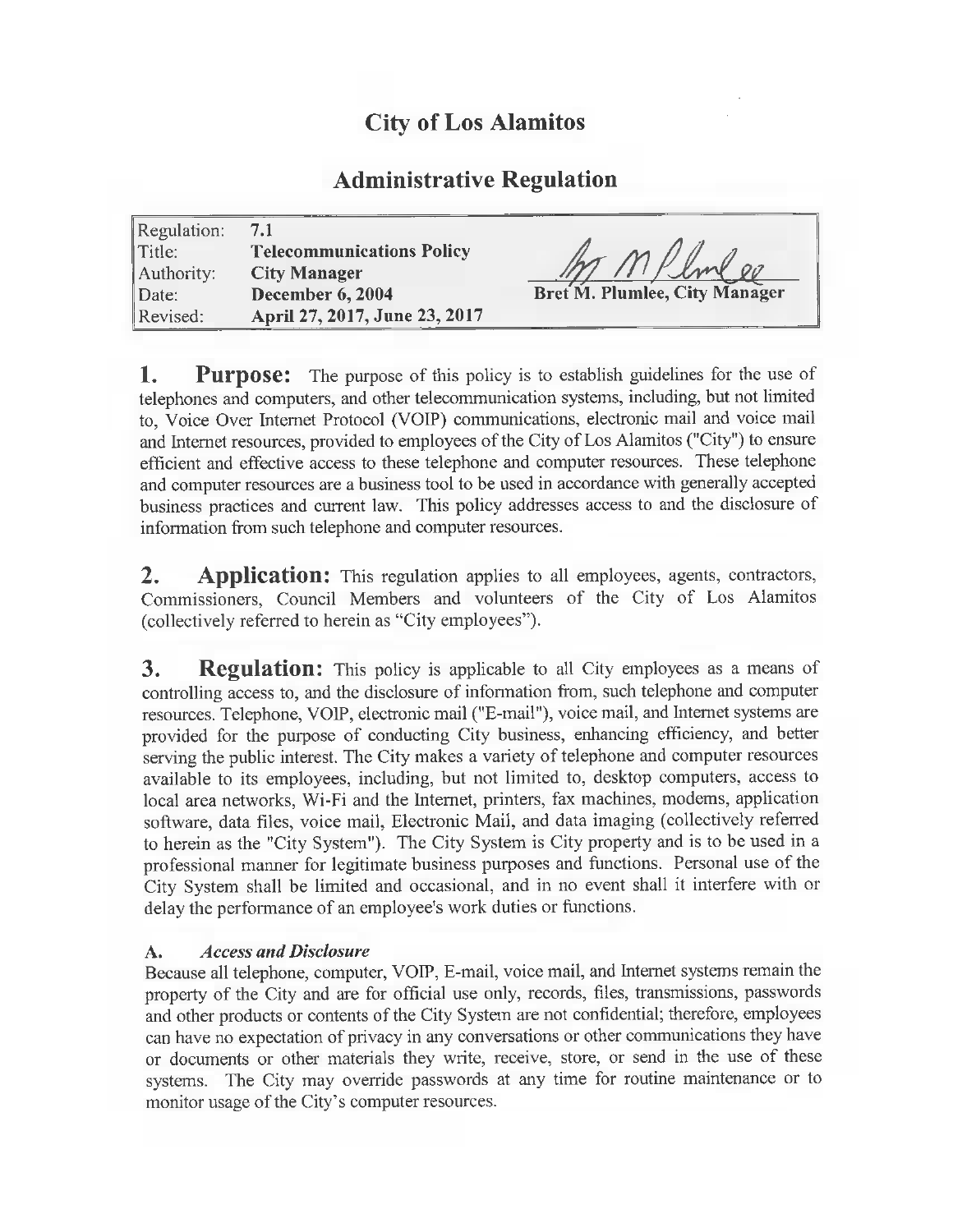The City reserves the right to access and disclose, without prior notification, all contents on the City System, including computer files, E-mail and voice mail files. The City reserves the right to review use of the City System to prevent abuse, enforce policies, and access information. The City may electronically scan messages for the presence of specific content, such as viruses, or to maintain system integrity. The City will also respond to legal processes, such as subpoena or court orders, and fulfill any legal obligations to third parties.

Immediately upon termination or lay-off, an employee's right to access the City System shall cease; and the employee shall have no further right to the contents of the City System, including but not limited to, his/her computer files, voice mail messages, and E-mail messages.

City employees who have access to the City System shall acknowledge their acceptance and agreement to comply with this Policy by signing the consent form provided. Failure to do so will result in termination of access to the City System.

# B. Computer Software

Each piece of proprietary software operating on the City System must have valid registration individually for stand alone personal computers) or must be covered by users' license ( if connected to a local area network). Proprietary software and associated documentation on the City System are subject to copyright laws and licensing agreements and shall not to be reproduced unless authorized under a licensing agreement. Appropriate documentation to substantiate the legitimacy of the software and prior authorization of the City Manager are necessary. Employees shall not use unauthorized software on the City System.

Installation and use of privately-owned software, including screen savers and shareware, on the City System is prohibited, unless specifically authorized by the City Manager. The use of any software on the City System without the express prior authorization of the City Manager is prohibited at all times.

## C. Personal (Private) Devices

In order to maintain <sup>a</sup> high level of communication between City staff and the public, employees may need to use personal ( private) devices to conduct City business. Therefore, the use of private devices for City business is permitted. However, if <sup>a</sup> private device is used to conduct City business, all "work related" communication must be done through your City-issued email account and may not be done through text messages or using a personal email account.

Communications that are primarily personal, containing no more than incidental mentions of City business, generally are not considered " work related". For example, if an employee texts his/her supervisor to inform him/her that the employee is sick and will not be coming to work, this would not be considered " work related" and therefore can be communicated through text messaging.

# D. E-Mail—General Guidelines

E-mail communication on the City System is for official City business only and shall not be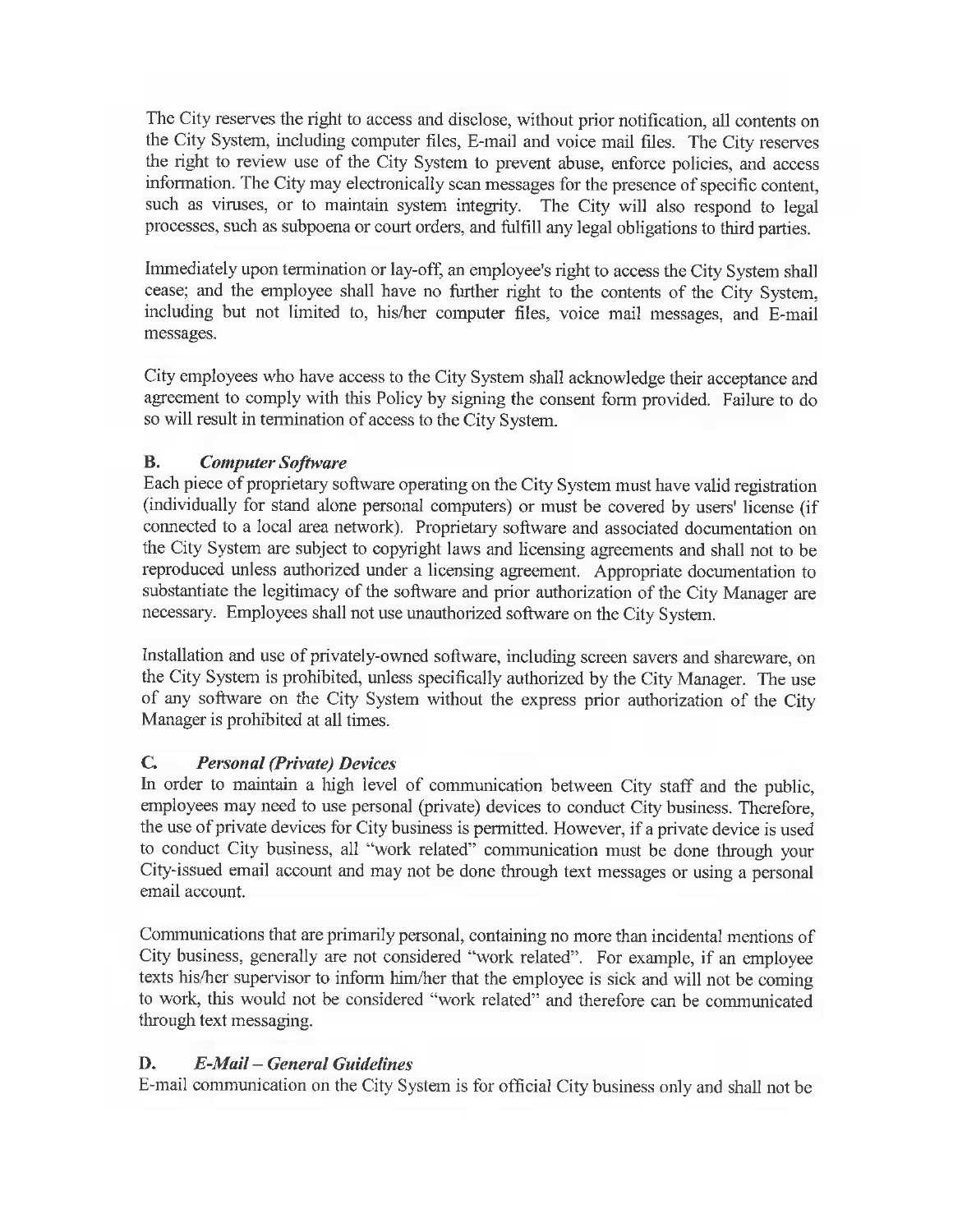used for private, confidential or unrelated purposes, including but not limited to: To send " chain" or similar type "letters"; to send documents in violation of copyright or other laws; to knowingly open mail not directed to you; to use for personal or social purposes; to send messages in violation of this Policy; to forward electronic messages without <sup>a</sup> legitimate business purpose under circumstances likely to lead to embarrassment of the sender or to violate the clearly expressed desire of the sender to restrict additional dissemination; to send messages that are false, inaccurate, abusive, obscene, pornographic, profane, sexually oriented, threatening, offensive, discriminatory or illegal; or religious or political causes. Email communications are subject to public disclosure under the California Public Records Act(" Act") and monitoring by the City.

City Employees are issued e-mail address for the purpose of conducting City business. Therefore, the use of personal e-mail addresses and text messages for City business is prohibited. Additionally, forwarding City e-mail to a personal email address is also Additionally, forwarding City e-mail to a personal email address is also prohibited. E-mails regarding City business shall only be maintained on the City's server.

E-mail is viewed as an effective alternative to inter- office memos, suggestion boxes, or general bulletins.

- $\bullet$ The contents of any such messages must also be in keeping with the standards of conduct appropriate to the workplace. E-mail communications are not private and will be monitored as allowed by the Electronic Communications Privacy Act of 1986.
- The unauthorized use of passwords and codes to gain access to other users' files or messages is prohibited.
- All use of the City System must comply with the City's practices and policies. Anything that could be construed as sexually explicit or discriminatory based on race, national origin, sex, sexual orientation, age, disability, or religious or political beliefs is not permitted on the City System.

#### Listserves or " electronic bulletin boards"

Listserves or "electronic bulletin boards" are a messaging function hosted by server computers that automatically mail messages to subscribers. Employee use of listserves shall be limited to City business only.

#### Retention of E-mail

E-mail generates correspondence and other documentation, which may be recognized as a public record in need of protection/retention in accordance with the Act. Although the use of E-mail is considered official City business, the E-mail system is intended as <sup>a</sup> medium of communication only. Therefore, the E-mail system should not be used for the electronic storage or maintenance of documentation, including, but not limited to, public records, as that term is defined in the Act.

If an E-mail message, including any attachments thereto, can be considered <sup>a</sup> public record, as defined in the Act, such E-mails should be printed as a hard copy and filed in accordance with the City's Records Management Program.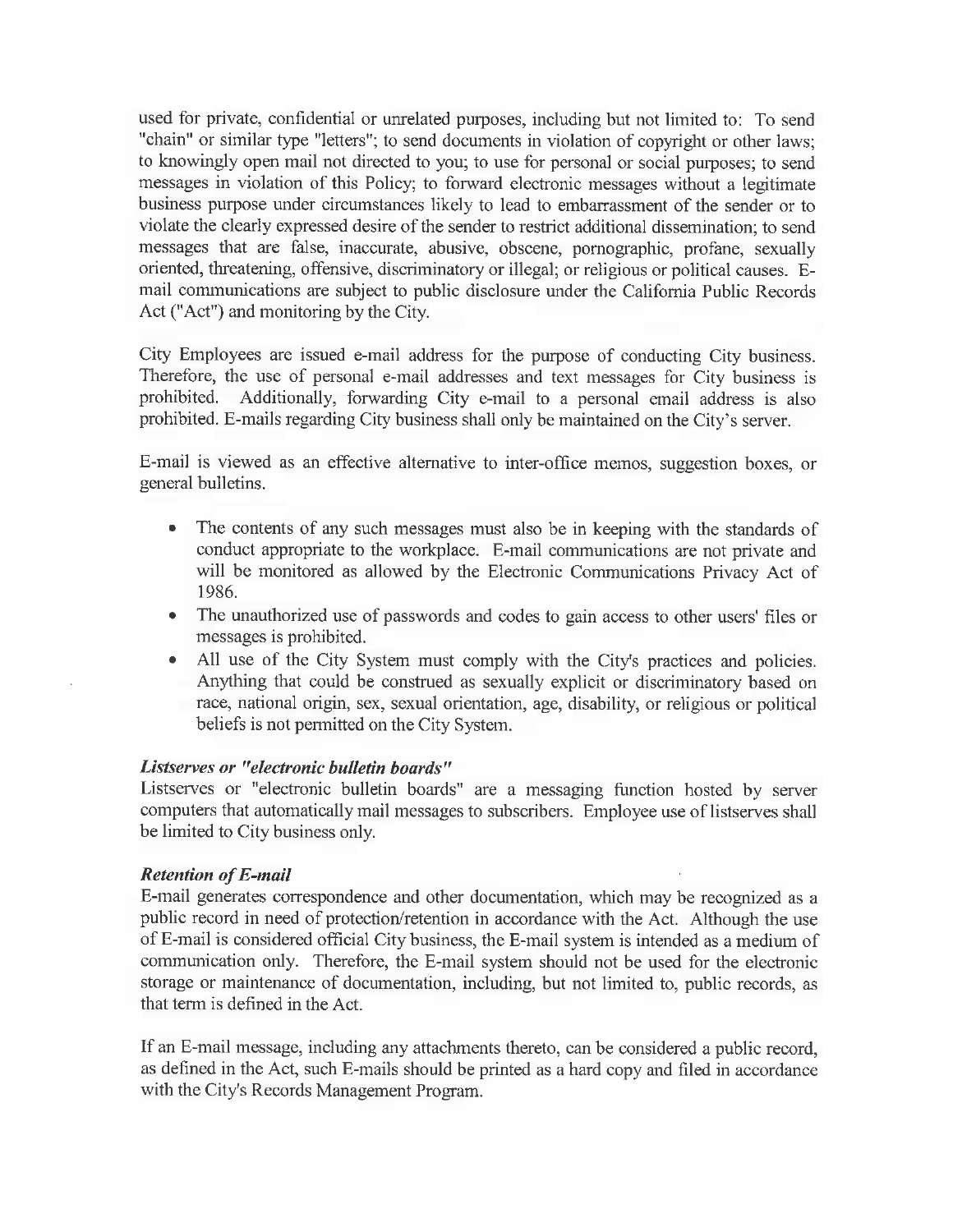Generally, the sender of the E-mail should be the person responsible for printing and filing it accordingly, but persons responsible for a particular program or project file shall be responsible for retaining all E-mail they send or receive related to that program or project.

Network Management staff will automatically delete Inbox and Sent emails that are older than 12 months old and e-mail inboxes are also limited in size to 2GB (Directors to receive 4GB). Size limitations include all folders in your inbox. City employees who believe their needs exceed the size limitation may petition the City Manager for additional space.

While the E-mail system should not be used for the electronic storage or maintenance of documentation, the City recognizes the ease of use and accessibility the <sup>e</sup> e-mail system provides. Therefore, the City will allow one folder within your inbox to be retained for over <sup>a</sup> year for ongoing projects. This folder must have the exact tile of" Saved". You may create subfolders within this "Saved" folder for multiple projects; however, the "Saved" folder will be included in your total mailbox size limitation. The preferred method of storage for City records is to print and file them accordingly with the proper project file. If you need assistance creating the "Saved" folder, please contact the Network Management staff.

Although the Network Management staff will automatically delete any data stored in the Email system ( Inbox and Sent items) that is 12 months old, individual employees are responsible for the management of their mailboxes and associated folders. In order to ensure maximum efficiency in the operation of the E-mail system, staff is encouraged to delete E-mail messages from their in-boxes once they are no longer needed. All deleted items will be held in a" deleted items" folder for only thirty days.

It is the responsibility of individual employees and their Department Heads to determine if E-mail is a public record which must be retained in accordance with the City's Record Management Program. The City Clerk will assist you in making such a determination. You should keep in mind, however, that preliminary drafts, notes or interagency or intra- agency memoranda which are not retained by the City in the ordinary course of business are generally not considered to be public records subject to disclosure. Employees are encouraged to delete documents which are not otherwise required to be kept by law or whose preservation is not necessary or convenient to the discharge of your duties or the conduct of the City's business.

Periodically, the City receives requests for inspection or production of documents pursuant to the Act, as well as demands by subpoena or court order for such documents. In the event such a request or demand is made for E-mail, the employee having control over such Email, once he/she becomes aware of the request or demand, shall use his/her best efforts, by any reasonable means available, to temporarily preserve any E-mail which is in existence until it is determined whether such E-mail is subject to preservation, public inspection or disclosure. The City Clerk shall be contacted regarding any such E-mails within the employee's control.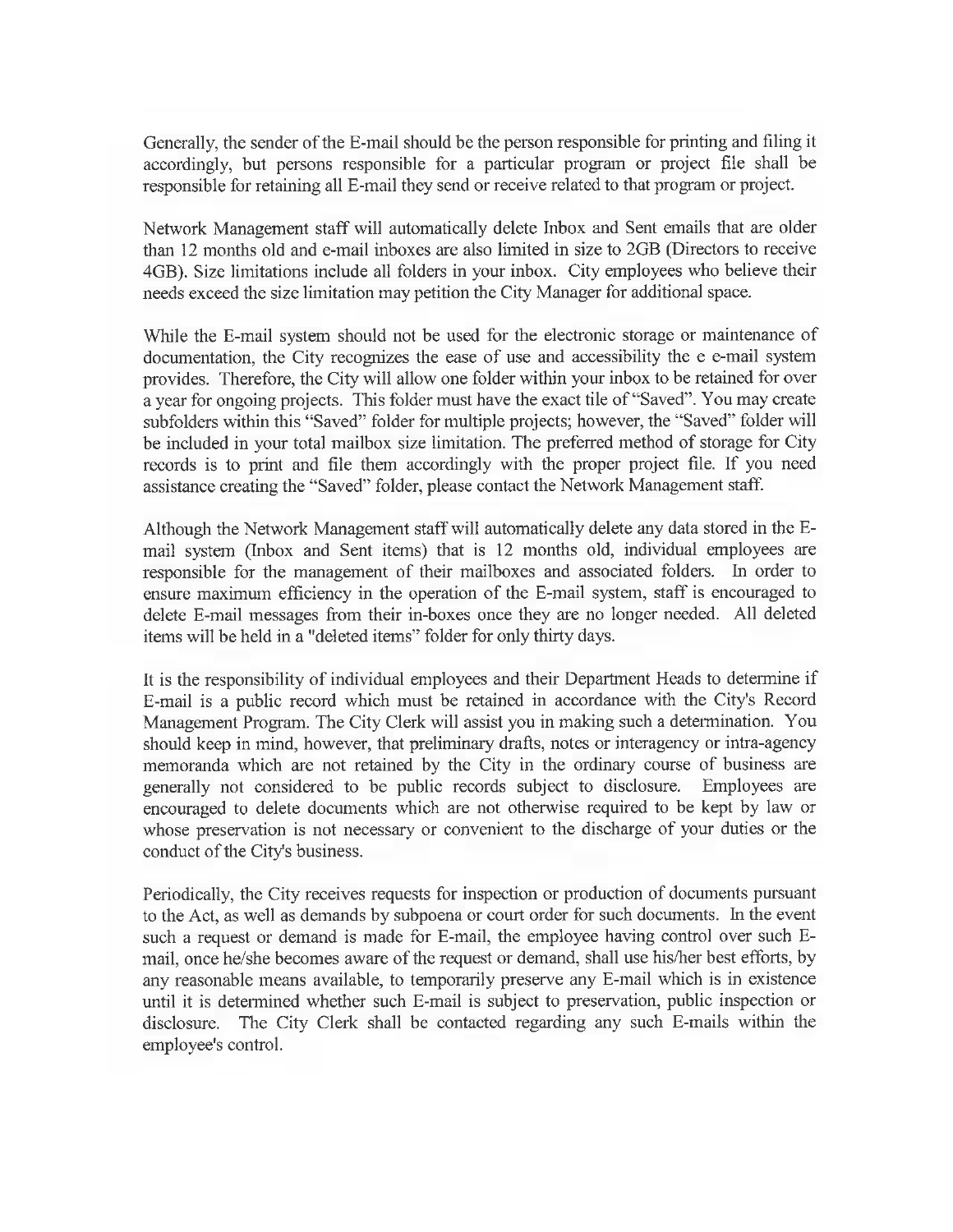#### E. Internet Access- General Guidelines

The City may provide access to the Internet for selected employees upon approval of the City Manager. Internet access will be provided on an " as needed" basis and is <sup>a</sup> revocable privilege.

The Internet is a worldwide communication network that can connect users with unlimited amounts of information. Aspects of the Internet, such as its openness, lack of security, and complexity, may make materials available which could be offensive to the sensitivities of some users. The City considers the value of allowing access to information resources through external networks to outweigh the potential harm from the possibility of misuse or that users may encounter materials they may find offensive. All users of City-provided networks and information resources do so at their own risk with regard to the possibility of encountering material they may find offensive.

While accessing the Internet, employees represent the City. As with any other communication medium, employees should conduct themselves appropriately and exercise good judgment and common courtesy. The City reserves the right to review and/or log all Internet activity and, therefore, users should have no expectation of privacy in the use of the Internet.

The City's firewall monitors, logs, and blocks all unacceptable internet use. A user's attempt to access these sites will be documented. The City's firewall encrypts data; however, this data is accessible by the Network Management Team. Users should have no expectation of privacy in the use of the Internet including use of personal email and financial data.

#### **Internet User's Responsibilities**

It is the responsibility of each Internet user to:

- Use the Internet only to conduct City business.
- Maintain the confidentiality of the user's password and other security measures.
- Ensure the user is in compliance with this Policy and all other City Administrative policies and procedures.
- Scan for viruses all files that are downloaded from the Internet.
- Comply with licensing agreements and policies of networks and on-line services accessible via the Internet.

#### Acceptable Use of the Internet

Specifically acceptable uses of the Internet include:

- Communication and information exchanges directly related to the mission, objectives and activities of the City.
- Communication and exchange of professional development information or technology, or to discuss issues related to the employee's city government activities.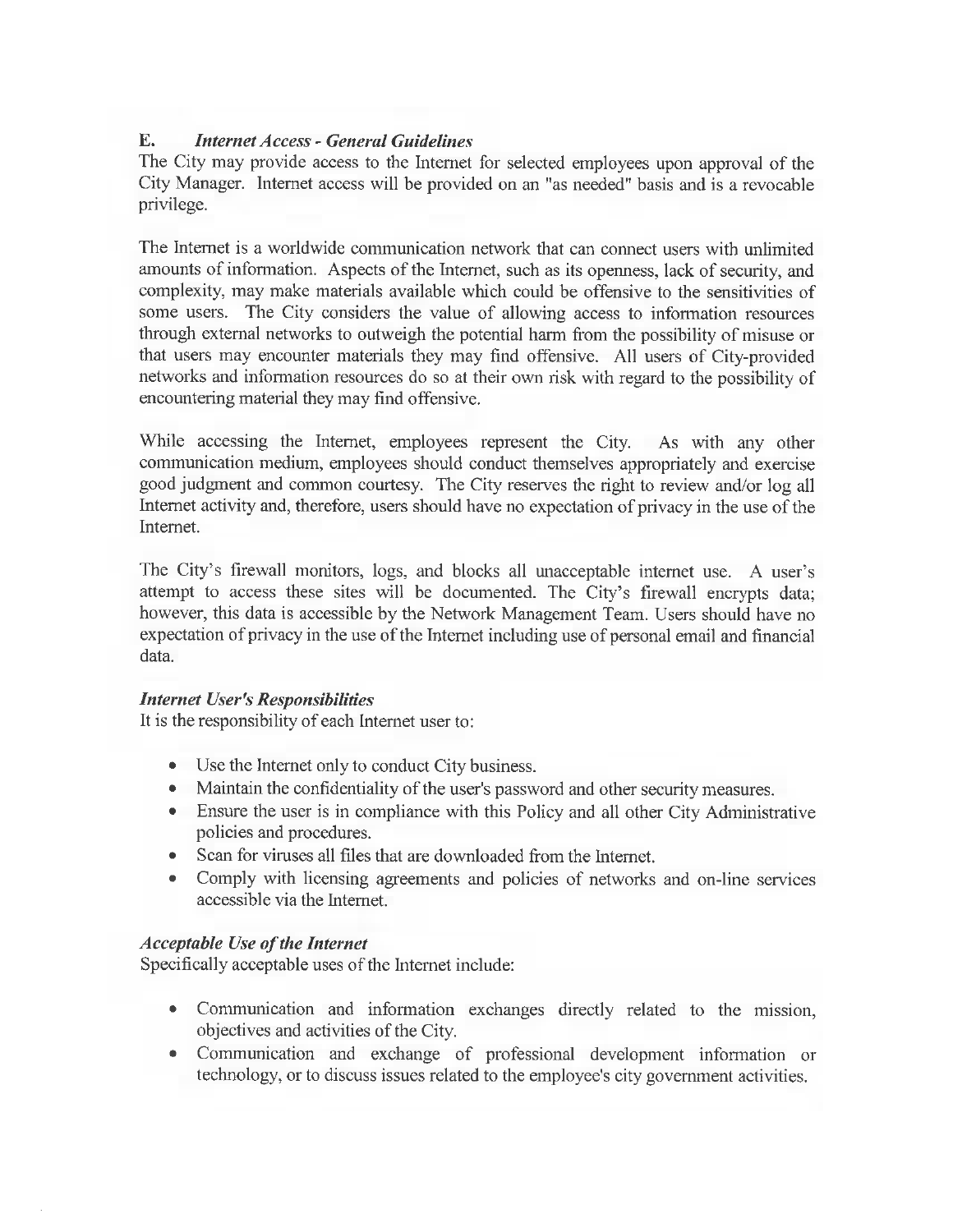- Use for advisory, standards, research, analysis, and professional society activities related to the employee's work tasks and duties.
- Announcement of City laws, procedure, policies, rules, services, programs,  $\bullet$ information, or activities.

## Unacceptable Use of the Internet

- Use of the Internet for any purpose that violates <sup>a</sup> U.S. or State of California law, or  $\bullet$ this Policy.
- Use for access to and distribution of pornographic, indecent or obscene material.
- Use of the Internet that interferes with or disrupts the City System or the users  $\bullet$ thereof.
- Intentionally seeking out information on, obtaining copies of, or modifying files and  $\bullet$ other data which is private, confidential or not open to public inspection, unless specifically authorized to do so by the file owner.
- Copying software without determining that permission to do so has been granted by  $\bullet$ the file owner.
- Representing oneself electronically as another person, unless specific permission to  $\bullet$ do so has been granted by the other person.
- Accessing a web site or location on the Internet where a fee is charged, unless authorized in advance by the City Manager. Employees incurring such charges will bear sole responsibility for the payment of such charges.
- Downloading "Instant Messaging" or "Text Messaging" accounts.
- Conducting any political activity.  $\bullet$

## F. Telephones

This policy applies to land- line telephones, VOIP, and cellular telephones that may be issued by the City. Such telephones are provided for use in connection with City business, and should primarily be used for this purpose.

The City recognizes that employees may occasionally need to make or receive personal telephone calls on City telephones. In the event that it is necessary to use a City telephone for personal communications, the following rules must be observed: ( 1) the duration of the phone call must be kept to a minimum; (2) calls will be made or received only during employee breaks, to the greatest extent possible; (3) the City employee must track the date, time, and length of calls for which charges will be incurred, and shall fully reimburse the City for tolls or other charges incurred in connection with personal calls. The City may review and audit telephone bills to ascertain whether particular calls were personal in nature.

Whenever it is necessary to use <sup>a</sup> City-issued cellular telephone when driving <sup>a</sup> personal or City-owned vehicle, City employees must use all appropriate caution. At a minimum and under appropriate conditions, City employees must either (1) use an ear-piece for hands-free communications, or (2) pull the vehicle off the road to make or complete a telephone call.

In addition to the preceding rules, land-line telephones should be used instead of cellular telephones whenever possible. City employees should avoid using directory assistance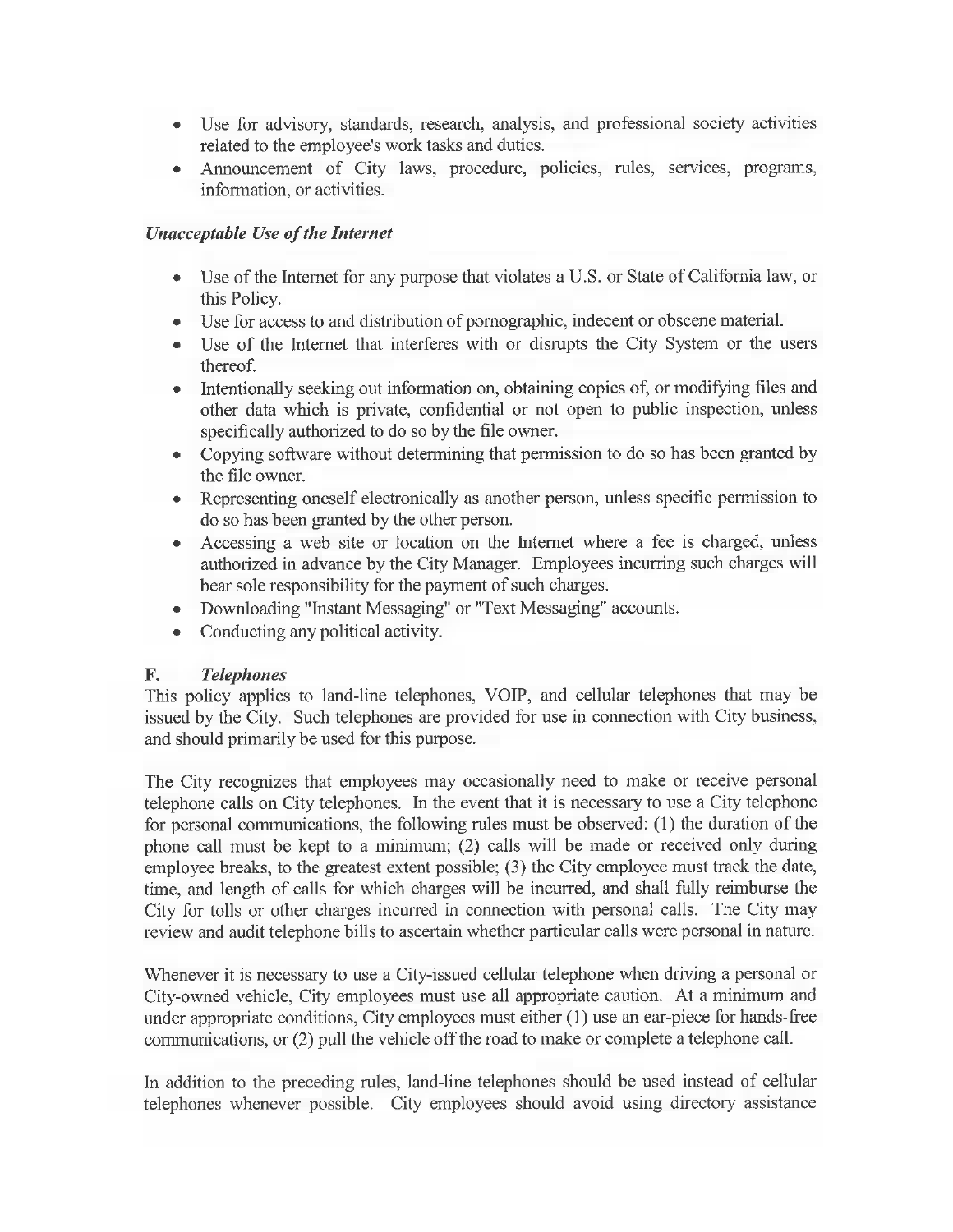wherever possible, instead using telephone books or other means of finding phone numbers. Calls that incur a fee or charge in addition to applicable long-distance charges, are strictly prohibited without the prior approval of the department head of the employee wishing to make such a call. This approval will be given only where making such a call is necessary for a legitimate City purpose.

Voicemails are considered transitory records and are not retained by the City in the ordinary course of business.

#### G. Violations

Any unlawful use of the City System or use in violation of this policy may result in discipline up to and including termination of employment. Unlawful use of the City System could also result in referral for criminal prosecution.